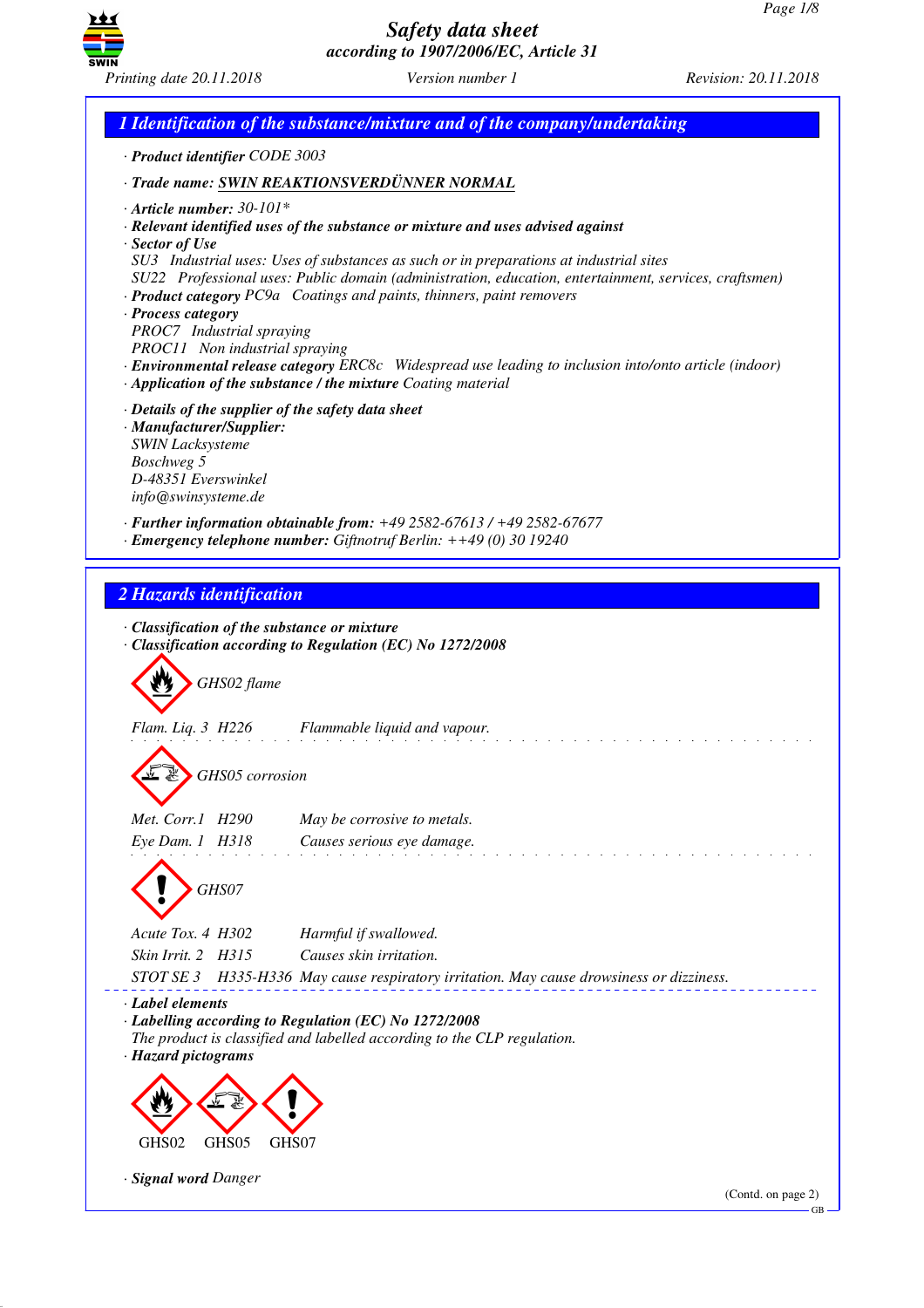

#### *Trade name: SWIN REAKTIONSVERDÜNNER NORMAL*

|                         | (Contd. of page 1)                                                                                                                                 |
|-------------------------|----------------------------------------------------------------------------------------------------------------------------------------------------|
|                         | · Hazard-determining components of labelling:                                                                                                      |
| butan-1-ol              |                                                                                                                                                    |
| phosphoric acid         |                                                                                                                                                    |
| · Hazard statements     |                                                                                                                                                    |
| H <sub>226</sub>        | Flammable liquid and vapour.                                                                                                                       |
| H290                    | May be corrosive to metals.                                                                                                                        |
| H302                    | Harmful if swallowed.                                                                                                                              |
| H315                    | Causes skin irritation.                                                                                                                            |
| H318                    | Causes serious eye damage.                                                                                                                         |
|                         | H335-H336 May cause respiratory irritation. May cause drowsiness or dizziness.                                                                     |
|                         | · Precautionary statements                                                                                                                         |
| <i>P260</i>             | Do not breathe mist/vapours/spray.                                                                                                                 |
| <i>P271</i>             | Use only outdoors or in a well-ventilated area.                                                                                                    |
| P <sub>280</sub>        | Wear protective gloves/protective clothing/eye protection/face protection.                                                                         |
|                         | P305+P351+P338 IF IN EYES: Rinse cautiously with water for several minutes. Remove contact lenses, if<br>present and easy to do. Continue rinsing. |
| <i>P501</i>             | Dispose of contents/container in accordance with local/regional/national/international<br>regulations.                                             |
| $\cdot$ Other hazards - |                                                                                                                                                    |
|                         | $\cdot$ Results of PBT and vPvB assessment                                                                                                         |

*· PBT: Not applicable. · vPvB: Not applicable.*

#### *3 Composition/information on ingredients*

*· Chemical characterisation: Mixtures*

*· Description: Mixture of substances listed below with nonhazardous additions.*

| $\cdot$ Dangerous components:  |                                                                                                        |              |  |  |
|--------------------------------|--------------------------------------------------------------------------------------------------------|--------------|--|--|
| $CAS: 71-36-3$                 | butan-1-ol                                                                                             | 50-100%      |  |  |
|                                | EINECS: 200-751-6<br>Reg.nr.: 01-2119484630-38-XXXX 4, H302; Skin Irrit. 2, H315; STOT SE 3, H335-H336 |              |  |  |
|                                |                                                                                                        |              |  |  |
| $CAS: 7664-38-2$               | <i>phosphoric acid</i>                                                                                 | $\leq 2.5\%$ |  |  |
| EINECS: 231-633-2              | $\Leftrightarrow$ Skin Corr. 1B, $H314$                                                                |              |  |  |
| Reg.nr.: 01-2119752438-31-XXXX |                                                                                                        |              |  |  |

*· Additional information: For the wording of the listed hazard phrases refer to section 16.*

### *4 First aid measures*

- *· Description of first aid measures*
- *· General information: Personal protection for the First Aider.*
- *· After inhalation:*
- *Supply fresh air. Seek medical treatment in case of complaints.*
- *· After skin contact: Immediately wash with water and soap and rinse thoroughly. If skin irritation continues, consult a doctor.*
- *· After eye contact: Rinse opened eye for several minutes under running water. Seek medical treatment.*
- *· After swallowing: Do not induce vomiting; call for medical help immediately.*
- *· Information for doctor:*
- *· Most important symptoms and effects, both acute and delayed No further relevant information available.*

(Contd. on page 3) GB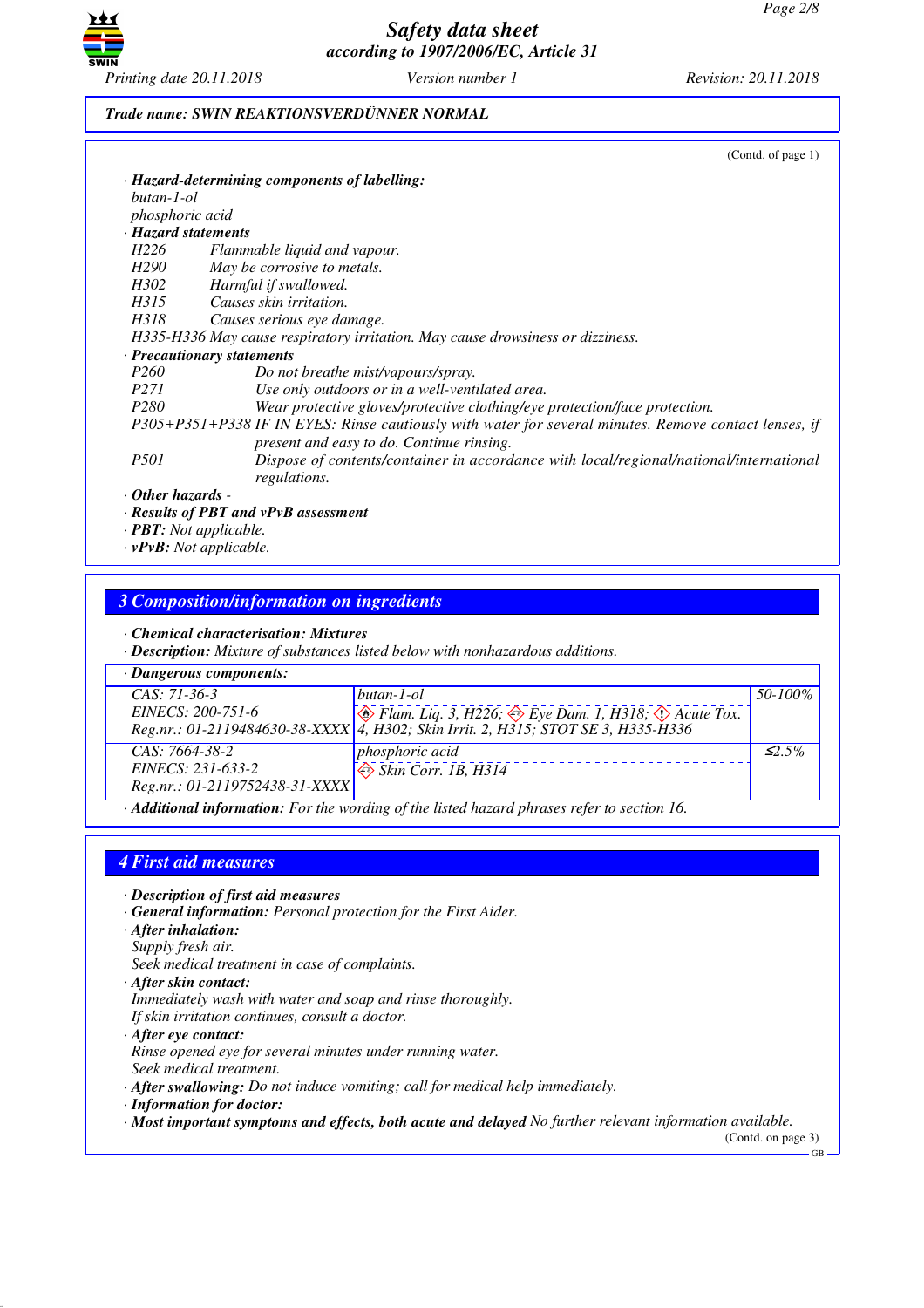

*Trade name: SWIN REAKTIONSVERDÜNNER NORMAL*

(Contd. of page 2)

*· Indication of any immediate medical attention and special treatment needed No further relevant information available.*

### *5 Firefighting measures*

- *· Extinguishing media*
- *· Suitable extinguishing agents:*
- *CO2, powder or water spray. Fight larger fires with water spray or alcohol resistant foam.*
- *· For safety reasons unsuitable extinguishing agents: Water with full jet*
- *· Special hazards arising from the substance or mixture No further relevant information available.*
- *· Advice for firefighters*
- *· Protective equipment: Mouth respiratory protective device.*

### *6 Accidental release measures*

- *· Personal precautions, protective equipment and emergency procedures Wear protective equipment. Keep unprotected persons away. Ensure adequate ventilation*
- *· Environmental precautions: Do not allow to enter sewers/ surface or ground water.*
- *· Methods and material for containment and cleaning up: Absorb with liquid-binding material (sand, diatomite, acid binders, universal binders, sawdust). Dispose contaminated material as waste according to item 13.*
- *· Reference to other sections See Section 7 for information on safe handling. See Section 8 for information on personal protection equipment.*

#### *7 Handling and storage*

*· Handling:*

- *· Precautions for safe handling Ensure good ventilation/exhaustion at the workplace. Restrict the quantity stored at the work place.*
- *· Information about fire and explosion protection: Fumes can combine with air to form an explosive mixture. Flammable gas-air mixtures may form in empty receptacles. Keep ignition sources away - Do not smoke. Use explosion-proof apparatus / fittings and spark-proof tools. Protect against electrostatic charges.*
- *· Conditions for safe storage, including any incompatibilities*
- *· Storage:*
- *· Requirements to be met by storerooms and receptacles: Unsuitable material for receptacle: steel. Provide solvent resistant, sealed floor.*
- *· Information about storage in one common storage facility: Do not store together with alkalis (caustic solutions).*
- *· Further information about storage conditions: Keep container tightly sealed.*
- *· Specific end use(s) No further relevant information available.*

*8 Exposure controls/personal protection*

*· Additional information about design of technical facilities: No further data; see item 7.*

(Contd. on page 4)

GB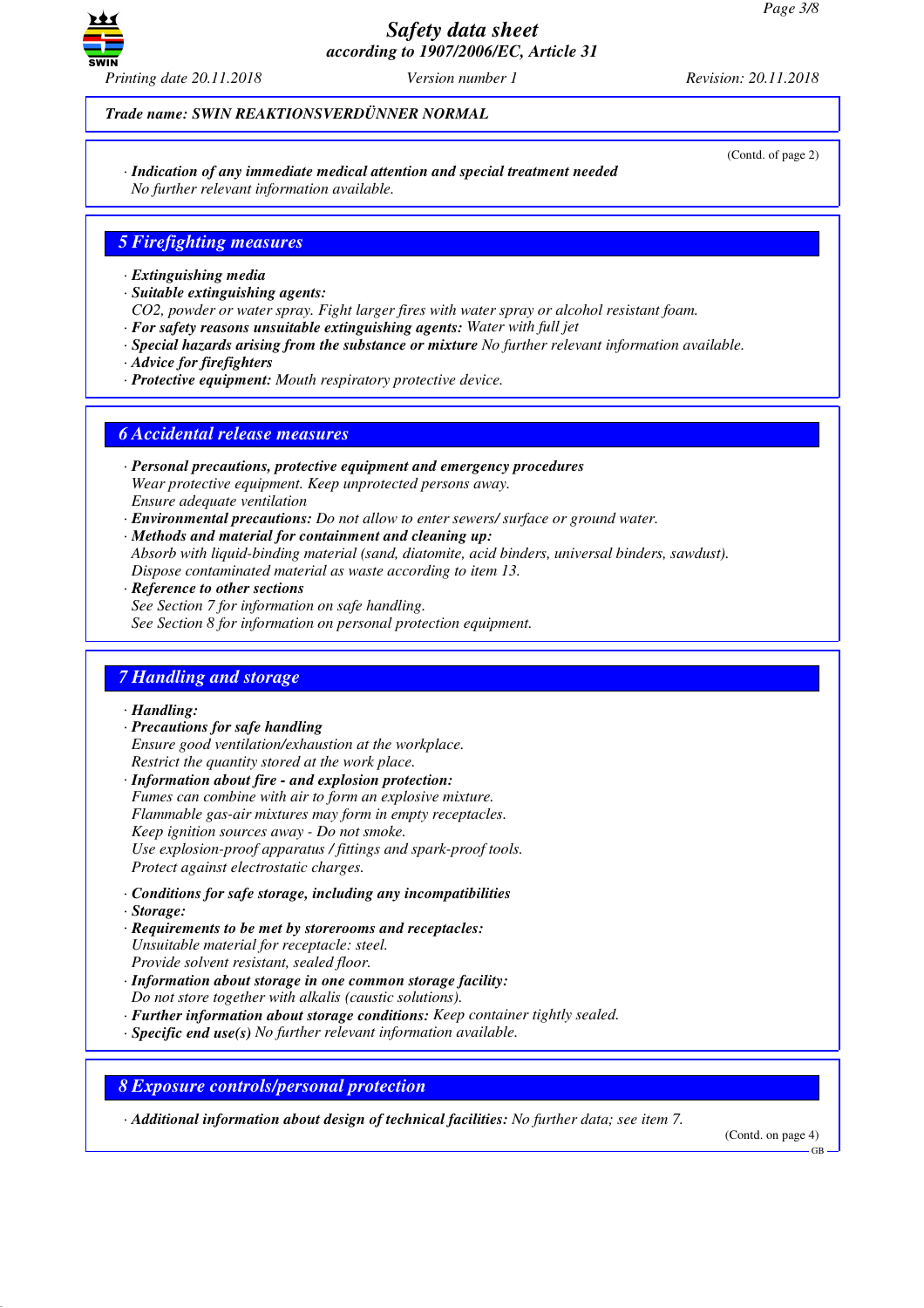

#### *Trade name: SWIN REAKTIONSVERDÜNNER NORMAL*

(Contd. of page 3)

|                          | Control parameters                                                                                                                                                                                                                                                                                                                       |  |  |
|--------------------------|------------------------------------------------------------------------------------------------------------------------------------------------------------------------------------------------------------------------------------------------------------------------------------------------------------------------------------------|--|--|
|                          | · Ingredients with limit values that require monitoring at the workplace:                                                                                                                                                                                                                                                                |  |  |
|                          | $71 - 36 - 3 but an - 1 - ol$                                                                                                                                                                                                                                                                                                            |  |  |
| Sk                       | WEL Short-term value: 154 mg/m <sup>3</sup> , 50 ppm                                                                                                                                                                                                                                                                                     |  |  |
|                          | 7664-38-2 phosphoric acid                                                                                                                                                                                                                                                                                                                |  |  |
|                          | WEL Short-term value: $2 mg/m3$                                                                                                                                                                                                                                                                                                          |  |  |
|                          | Long-term value: $1 mg/m3$                                                                                                                                                                                                                                                                                                               |  |  |
|                          | · Additional information: The lists valid during the making were used as basis.                                                                                                                                                                                                                                                          |  |  |
|                          | · Exposure controls                                                                                                                                                                                                                                                                                                                      |  |  |
|                          | · Personal protective equipment:                                                                                                                                                                                                                                                                                                         |  |  |
|                          | · General protective and hygienic measures:                                                                                                                                                                                                                                                                                              |  |  |
|                          | Keep away from foodstuffs, beverages and feed.                                                                                                                                                                                                                                                                                           |  |  |
|                          | Immediately remove all soiled and contaminated clothing                                                                                                                                                                                                                                                                                  |  |  |
|                          | Wash hands before breaks and at the end of work.                                                                                                                                                                                                                                                                                         |  |  |
|                          | Do not inhale gases / fumes / aerosols.                                                                                                                                                                                                                                                                                                  |  |  |
|                          | Avoid contact with the eyes and skin.                                                                                                                                                                                                                                                                                                    |  |  |
|                          | · Respiratory protection:                                                                                                                                                                                                                                                                                                                |  |  |
|                          | Use suitable respiratory protective device in case of insufficient ventilation.                                                                                                                                                                                                                                                          |  |  |
|                          | In case of brief exposure or low pollution use respiratory filter device. In case of intensive or longer exposure                                                                                                                                                                                                                        |  |  |
|                          | use self-contained respiratory protective device.                                                                                                                                                                                                                                                                                        |  |  |
| Filter A2/P2             |                                                                                                                                                                                                                                                                                                                                          |  |  |
|                          | · Protection of hands:                                                                                                                                                                                                                                                                                                                   |  |  |
|                          | Only use chemical-protective gloves with CE-labelling of category III.                                                                                                                                                                                                                                                                   |  |  |
|                          | Protective gloves                                                                                                                                                                                                                                                                                                                        |  |  |
|                          | Preventive skin protection by use of skin-protecting agents is recommended.                                                                                                                                                                                                                                                              |  |  |
|                          | · Material of gloves                                                                                                                                                                                                                                                                                                                     |  |  |
|                          | The selection of the suitable gloves does not only depend on the material, but also on further marks of quality<br>and varies from manufacturer to manufacturer. As the product is a preparation of several substances, the<br>resistance of the glove material can not be exactly calculated in advance and has therefore to be checked |  |  |
|                          | prior to the application.<br>As protection from splashes gloves made of the following materials are suitable:<br>Nitrile rubber (Ansell Sol-Vex®)                                                                                                                                                                                        |  |  |
|                          | Recommended thickness of the material: $\geq 0.4$ mm                                                                                                                                                                                                                                                                                     |  |  |
|                          | · Penetration time of glove material                                                                                                                                                                                                                                                                                                     |  |  |
|                          | Value for the permeation: Level $\leq$ 1                                                                                                                                                                                                                                                                                                 |  |  |
|                          | The exact break through time has to be found out by the manufacturer of the protective gloves and has to be                                                                                                                                                                                                                              |  |  |
| observed.                |                                                                                                                                                                                                                                                                                                                                          |  |  |
|                          | $\cdot$ For the permanent contact => 480 minutes gloves made of the following materials are suitable:<br>HPPE-laminatet film (Ansell Barrier®)                                                                                                                                                                                           |  |  |
| $\cdot$ Eye protection:  |                                                                                                                                                                                                                                                                                                                                          |  |  |
|                          | Tightly sealed goggles                                                                                                                                                                                                                                                                                                                   |  |  |
| $\cdot$ Body protection: | Protective clothing, anti-static (TYVEK® CLASSIC PLUS)<br>Safety shoes/boots, antstatic                                                                                                                                                                                                                                                  |  |  |

(Contd. on page 5)

GB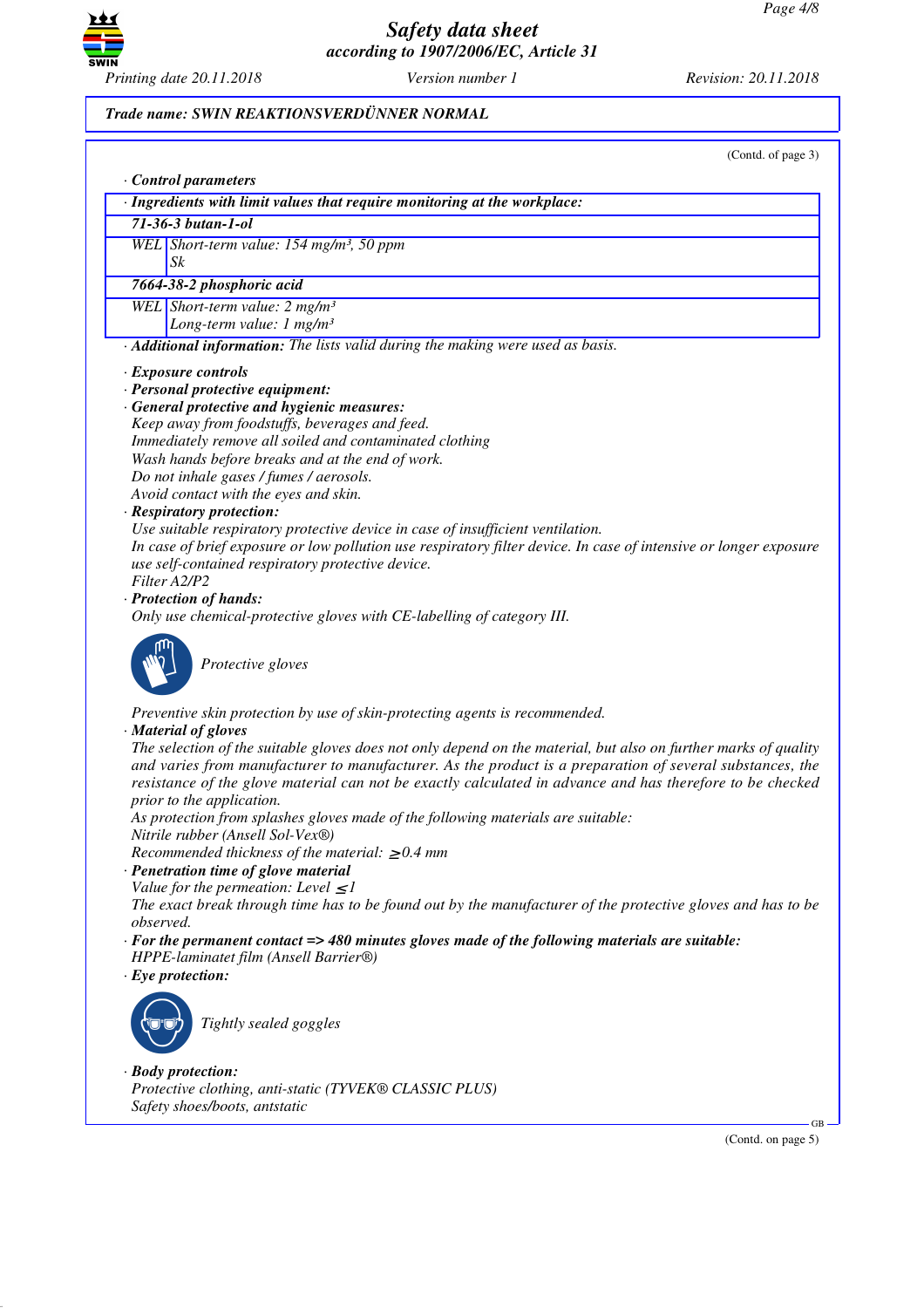

#### *Trade name: SWIN REAKTIONSVERDÜNNER NORMAL*

(Contd. of page 4)

| 9 Physical and chemical properties                      |                                                                                                 |
|---------------------------------------------------------|-------------------------------------------------------------------------------------------------|
| · Information on basic physical and chemical properties |                                                                                                 |
| · General Information                                   |                                                                                                 |
| $\cdot$ Appearance:                                     |                                                                                                 |
| Form:                                                   | Fluid                                                                                           |
| Colour:                                                 | Colourless                                                                                      |
| $\cdot$ Odour:<br>$\cdot$ Odour threshold:              | Alcohol-like                                                                                    |
|                                                         | Not determined.                                                                                 |
| $\cdot$ pH-value                                        | Not applicable.                                                                                 |
| · Change in condition                                   |                                                                                                 |
| Melting point/freezing point:                           | -89 °C                                                                                          |
| Initial boiling point and boiling range: $116 °C$       |                                                                                                 |
| · Flash point:                                          | $23 - 60$ °C                                                                                    |
| · Flammability (solid, gas):                            | Not applicable.                                                                                 |
| · Ignition temperature:                                 | 340 $\degree$ C                                                                                 |
| · Decomposition temperature:                            | Not determined.                                                                                 |
| · Auto-ignition temperature:                            | Product is not selfigniting.                                                                    |
| $\cdot$ Explosive properties:                           | Product is not explosive. However, formation of explosive air/<br>vapour mixtures are possible. |
| $\cdot$ Explosion limits:                               |                                                                                                 |
| Lower:                                                  | 1.5 Vol %                                                                                       |
| <b>Upper:</b>                                           | 9.4 Vol %                                                                                       |
| $\cdot$ Vapour pressure at 20 °C:                       | $6.7$ $hPa$                                                                                     |
| $\cdot$ Density                                         | $0.80 - 0.85$ g/ml                                                                              |
| · Relative density                                      | Not determined.                                                                                 |
| · Vapour density                                        | Not determined.                                                                                 |
| $\cdot$ Evaporation rate                                | Not determined.                                                                                 |
| · Solubility in / Miscibility with                      |                                                                                                 |
| water at $20^{\circ}$ C:                                | 77 g/l                                                                                          |
| · Partition coefficient: n-octanol/water:               | Not determined.                                                                                 |
| · Viscosity:                                            |                                                                                                 |
| Dynamic:                                                | Not determined.                                                                                 |
| Kinematic at 20 $^{\circ}$ C:                           | 24 s (ISO 3 mm)                                                                                 |
| $\cdot$ Other information                               | No further relevant information available.                                                      |

## *10 Stability and reactivity*

*· Reactivity No further relevant information available.*

*· Chemical stability*

*· Thermal decomposition / conditions to be avoided: No decomposition if used according to specifications.*

*· Possibility of hazardous reactions No dangerous reactions known.*

*· Conditions to avoid No further relevant information available.*

*· Incompatible materials: No further relevant information available.*

*· Hazardous decomposition products: No dangerous decomposition products known.*

(Contd. on page 6)

GB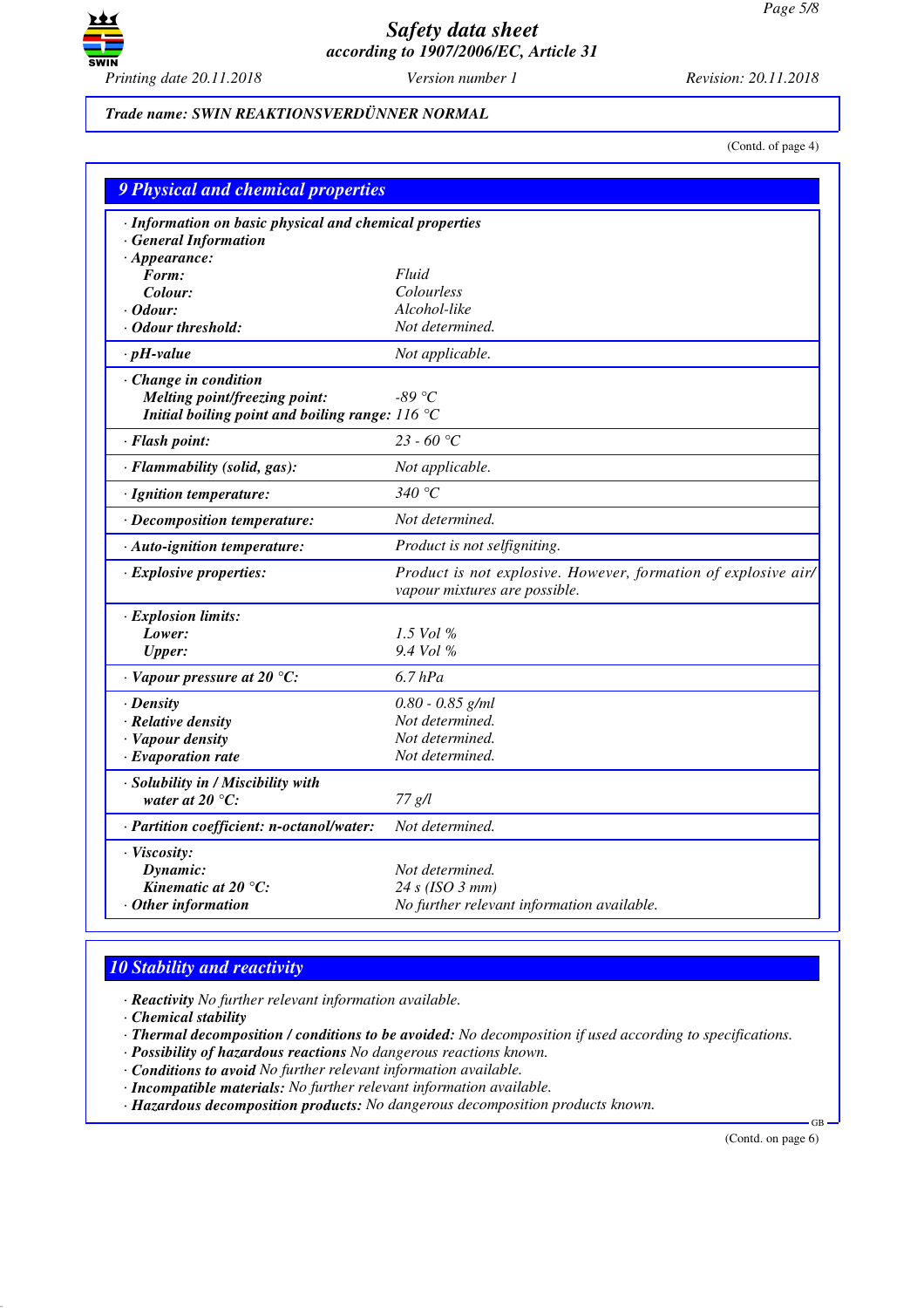

#### *Trade name: SWIN REAKTIONSVERDÜNNER NORMAL*

(Contd. of page 5)

| $\cdot$ Acute toxicity |                                                               | · Information on toxicological effects                                                                                                                                                    |
|------------------------|---------------------------------------------------------------|-------------------------------------------------------------------------------------------------------------------------------------------------------------------------------------------|
|                        | Harmful if swallowed.                                         |                                                                                                                                                                                           |
|                        |                                                               | · LD/LC50 values relevant for classification:                                                                                                                                             |
| 71-36-3 butan-1-ol     |                                                               |                                                                                                                                                                                           |
| <b>Oral</b>            | LD50                                                          | 790 mg $\sqrt{kg(rat)}$                                                                                                                                                                   |
| Dermal                 | LD50                                                          | 3,400 mg/kg (rabbit)                                                                                                                                                                      |
|                        |                                                               | Inhalative LC50/4 h 8,000 mg/l (rat)                                                                                                                                                      |
|                        | · Primary irritant effect:                                    |                                                                                                                                                                                           |
|                        | · Skin corrosion/irritation                                   |                                                                                                                                                                                           |
|                        | Causes skin irritation.                                       |                                                                                                                                                                                           |
|                        | · Serious eye damage/irritation<br>Causes serious eye damage. |                                                                                                                                                                                           |
|                        |                                                               | · Respiratory or skin sensitisation Based on available data, the classification criteria are not met.                                                                                     |
|                        |                                                               | $\cdot$ CMR effects (carcinogenity, mutagenicity and toxicity for reproduction)                                                                                                           |
|                        |                                                               | $\cdot$ Germ cell mutagenicity Based on available data, the classification criteria are not met.                                                                                          |
|                        |                                                               | · Carcinogenicity Based on available data, the classification criteria are not met.                                                                                                       |
|                        |                                                               | · Reproductive toxicity Based on available data, the classification criteria are not met.                                                                                                 |
|                        | · STOT-single exposure                                        |                                                                                                                                                                                           |
|                        |                                                               | May cause respiratory irritation. May cause drowsiness or dizziness.                                                                                                                      |
|                        |                                                               | $\cdot$ STOT-repeated exposure Based on available data, the classification criteria are not met.<br>· Aspiration hazard Based on available data, the classification criteria are not met. |
| $\cdot$ Toxicity       | <b>12 Ecological information</b>                              |                                                                                                                                                                                           |
|                        |                                                               |                                                                                                                                                                                           |
|                        |                                                               | · Aquatic toxicity: No further relevant information available.<br>· Persistence and degradability No further relevant information available.                                              |
|                        |                                                               | · Behaviour in environmental systems:                                                                                                                                                     |
|                        |                                                               | · Bioaccumulative potential No further relevant information available.                                                                                                                    |
|                        |                                                               | · Mobility in soil No further relevant information available.                                                                                                                             |
|                        |                                                               | · Additional ecological information:                                                                                                                                                      |
| $\cdot$ General notes: |                                                               |                                                                                                                                                                                           |
|                        |                                                               | Water hazard class 2 (German Regulation) (Self-assessment): hazardous for water                                                                                                           |
|                        |                                                               | Do not allow product to reach ground water, water course or sewage system.<br>· Results of PBT and vPvB assessment                                                                        |
|                        | · PBT: Not applicable.                                        |                                                                                                                                                                                           |
|                        | $\cdot$ vPvB: Not applicable.                                 |                                                                                                                                                                                           |
|                        |                                                               | · Other adverse effects No further relevant information available.                                                                                                                        |
|                        |                                                               |                                                                                                                                                                                           |
|                        | <b>13 Disposal considerations</b>                             |                                                                                                                                                                                           |
|                        |                                                               |                                                                                                                                                                                           |
|                        | · Waste treatment methods                                     |                                                                                                                                                                                           |
| $\cdot$ Recommendation |                                                               |                                                                                                                                                                                           |
|                        |                                                               | Must not be disposed together with household garbage. Do not allow product to reach sewage system.                                                                                        |
|                        | · European waste catalogue                                    |                                                                                                                                                                                           |
| 08 00 00               |                                                               | WASTES FROM THE MANUFACTURE, FORMULATION, SUPPLY AND USE (MFSU) OF                                                                                                                        |
|                        |                                                               | COATINGS (PAINTS, VARNISHES AND VITREOUS ENAMELS), ADHESIVES, SEALANTS                                                                                                                    |
| 08 01 00               |                                                               | <b>AND PRINTING INKS</b><br>wastes from MFSU and removal of paint and varnish                                                                                                             |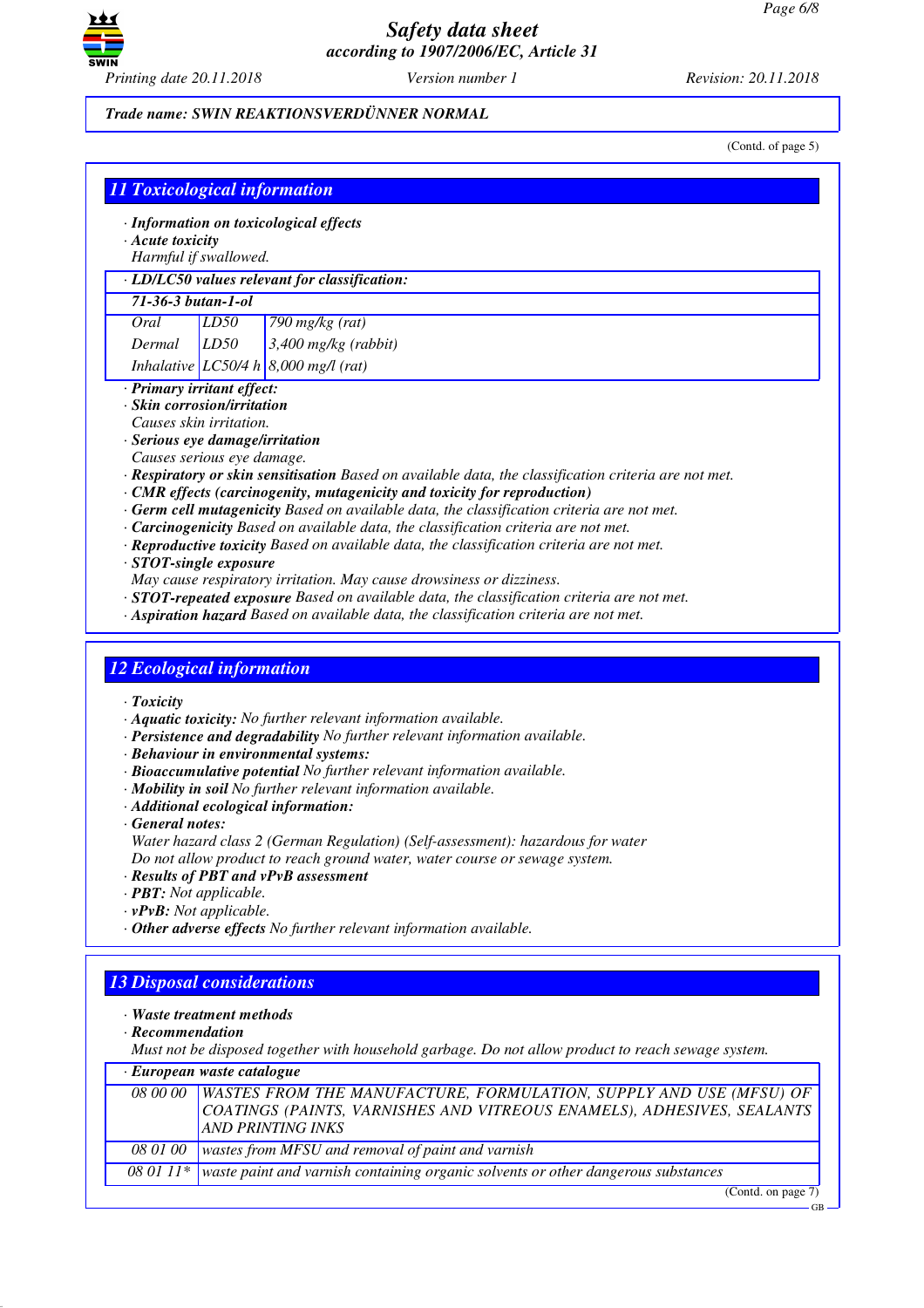

# *Trade name: SWIN REAKTIONSVERDÜNNER NORMAL*

(Contd. of page 6)

*· Uncleaned packaging:*

*15 00 00: WASTE PACKAGING; ABSORBENTS, WIPING CLOTHS, FILTER MATERIALS AND PROTECTIVE CLOTHING NOT OTHERWISE SPECIFIED*

*15 01 00: packaging (including separately collected municipal packaging waste)*

*15 01 10\*: packaging containing residues of or contaminated by dangerous substances*

*· Recommendation: Disposal must be made according to official regulations.*

| <b>14 Transport information</b>                                                                  |                                                                                                                        |
|--------------------------------------------------------------------------------------------------|------------------------------------------------------------------------------------------------------------------------|
| $\cdot$ UN-Number<br>· ADR, IMDG, IATA                                                           | <i>UN1263</i>                                                                                                          |
| · UN proper shipping name<br>$\cdot$ ADR<br>· IMDG, IATA                                         | 1263 PAINT RELATED MATERIAL<br>PAINT RELATED MATERIAL                                                                  |
| · Transport hazard class(es)                                                                     |                                                                                                                        |
| · ADR, IMDG, IATA                                                                                |                                                                                                                        |
| $\cdot$ Class<br>· Label                                                                         | 3 Flammable liquids.<br>3                                                                                              |
| · Packing group<br>· ADR, IMDG, IATA                                                             | III                                                                                                                    |
| · Environmental hazards:<br>· Marine pollutant:                                                  | N <sub>O</sub>                                                                                                         |
| · Special precautions for user<br>· Danger code (Kemler):<br>· EMS Number:<br>· Stowage Category | Warning: Flammable liquids.<br>30<br>$F-E, S-E$<br>A                                                                   |
| · Transport in bulk according to Annex II of Marpol<br>and the IBC Code                          | Not applicable.                                                                                                        |
| · Transport/Additional information:                                                              |                                                                                                                        |
| $\cdot$ ADR<br>$\cdot$ Limited quantities (LQ)<br>$\cdot$ Excepted quantities (EQ)               | 5L<br>Code: E1<br>Maximum net quantity per inner packaging: 30 ml<br>Maximum net quantity per outer packaging: 1000 ml |
| · Transport category<br>· Tunnel restriction code                                                | 3<br>D/E                                                                                                               |
| · IMDG<br>$\cdot$ Limited quantities (LQ)<br>$\cdot$ Excepted quantities (EQ)                    | 5L<br>Code: E1<br>Maximum net quantity per inner packaging: 30 ml<br>Maximum net quantity per outer packaging: 1000 ml |
| · UN "Model Regulation":                                                                         | UN 1263 PAINT RELATED MATERIAL, 3, III                                                                                 |

(Contd. on page 8)